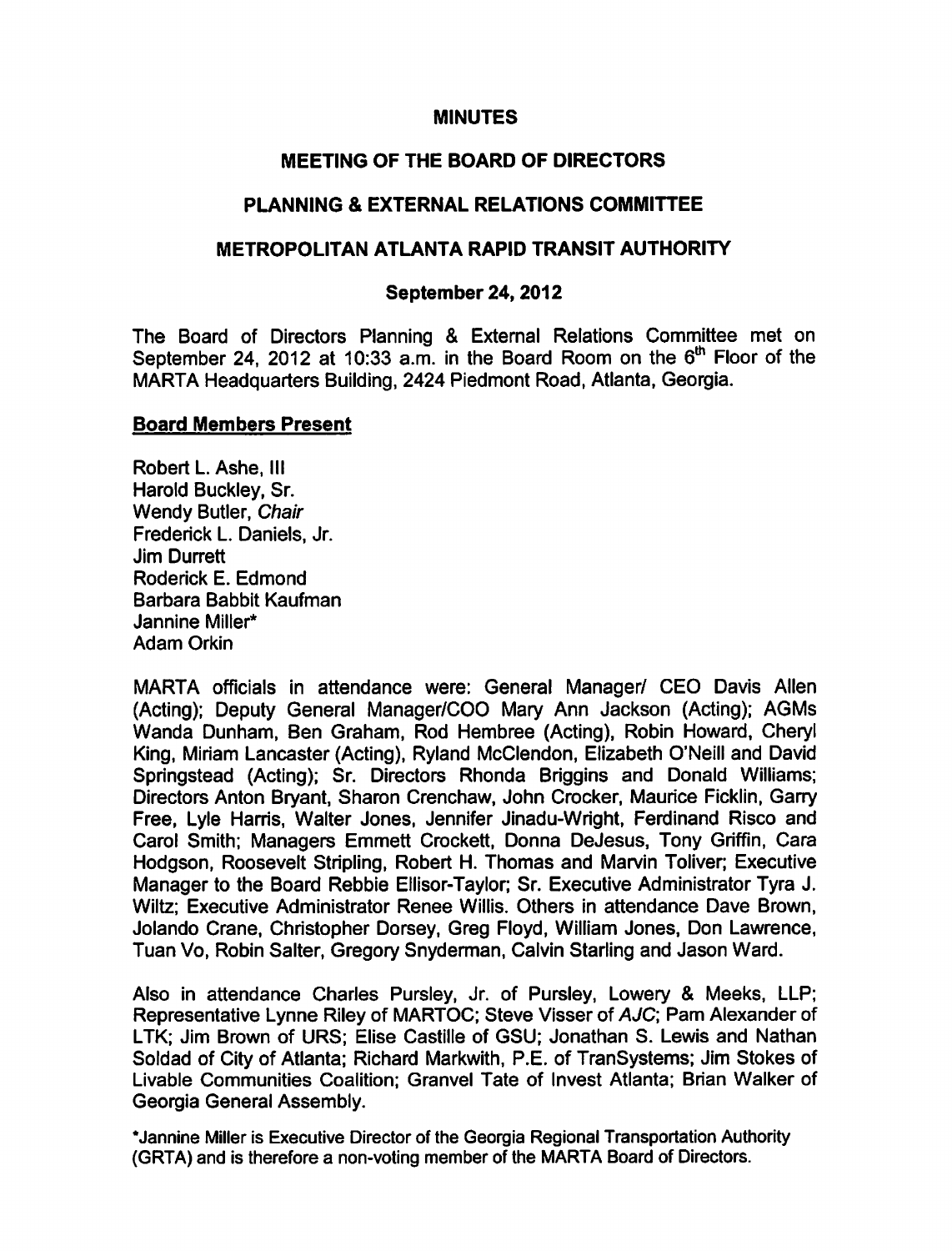# Approval of the July 30, 2012 Planning & External Relations Committee Meeting Minutes

On motion by Mr. Buckley seconded by Mr. Daniels, the minutes were unanimously approved by a vote of  $7$  to 0, with  $8*$  members present.

#### Briefing - Overview of MARTA Service Standards for Fiscal Year 2013

Mr. Crockett presented an overview of MARTA's Service Standards for Fiscal Year 2013.

- Fiscal Emergency language was added to provide more flexibility to take corrective actions in a fiscal emergency to reduce service levels or discontinue routes. During a fiscal emergency, underachieving routes may be assessed for corrective action including discontinuance at any time vs. the current one year waiting period before an underperforming route can be considered for corrective action.
- A requirement has been added to present a service assessment to the Board annually highlighting the top performing routes and routes that are most in need of productivity improvements. Route performance would also be published on the MARTA website.
- Language is added to provide flexibility to add, reduce or change the bus, rail and mobility performance measures included in the Service Standards.
- The presentation includes MARTA's Service Standards compared and contrasted with Service Standards from selected transit systems.
- Since major service reductions were implemented in September 2010, service is meeting and exceeding performance targets.
- The Board could adopt more stringent standards for route performance.

Mr. Orkin said he would like to know about ride quality and profitability.

Mr. Crockett said fare box recovery is an indicator of profitability. The Authority compares its own performance over time.

Ms. King said Research & Analysis provides a Quality of Services survey.

Mr. Orkin asked what is done about unruly riders.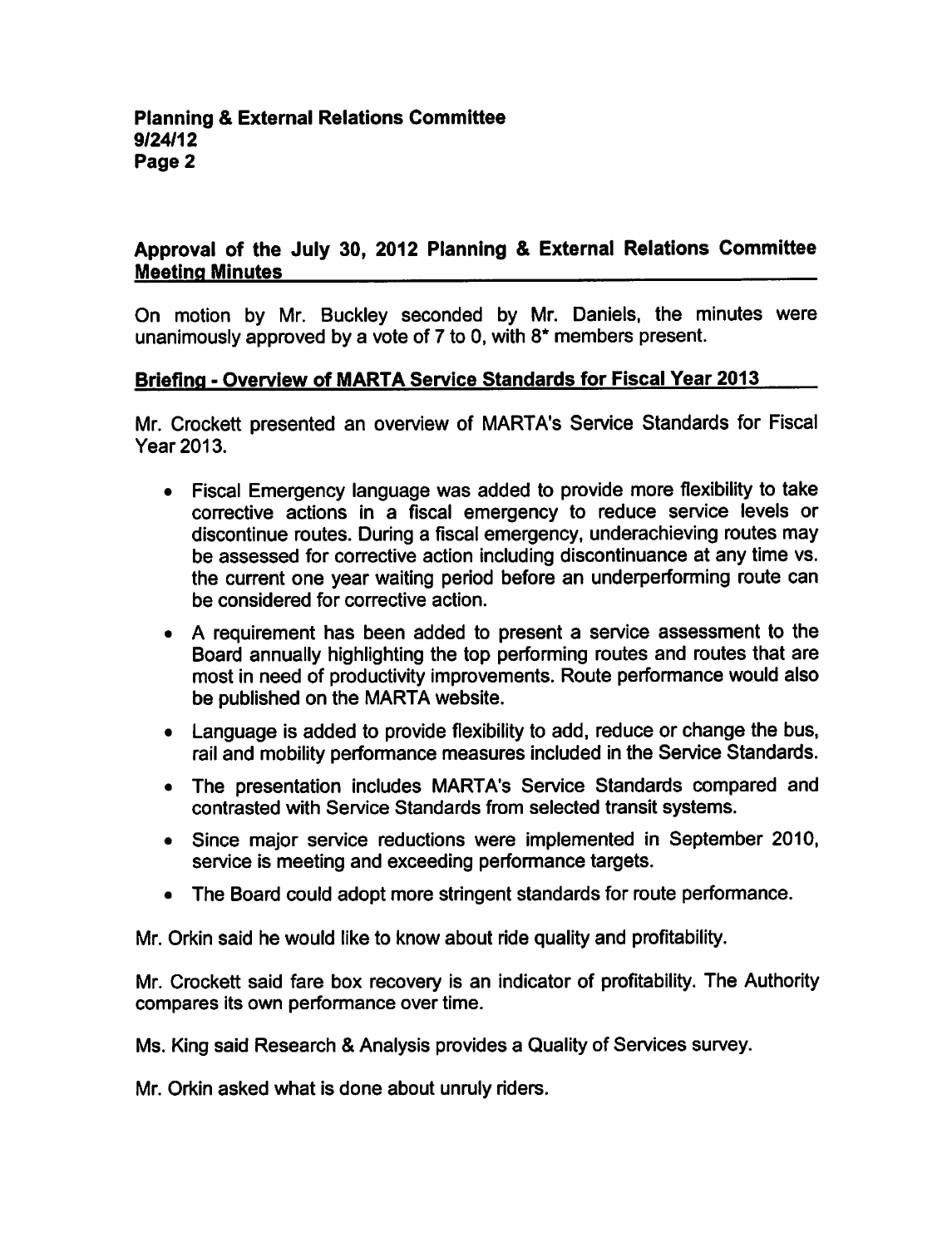Chief Dunham said incidents have been significantly reduced with the increased police presence.

Mrs. Jinadu-Wright added that Marketing is launching its nuisance behavior campaign.

Mr. Daniels asked if MARTA's performance thresholds are low.

Ms. King said Planning is working with Bus Operations – changes will be seen in Service Standards.

Dr. Edmond said it is not fair to cut an under-performing route. Some flexibility should be allowed.

Mr. Crockett said there is no automatic trigger. Route performance is based on number of factors.

#### Resolution Authorizing the Adoption of Bus and Rail Service Standards for Fiscal Year 2013

Mr. Crockett presented this resolution for Board of Directors' approval authorizing the adoption of MARTA Rail and Bus Service Standards for Fiscal Year 2013.

On motion by Mr. Durrett seconded by Mrs. Kaufman, the resolution was unanimously approved by a vote of 6 to  $0^*$ , with 8 members present.

Mr. Orkin abstained.

### Resolution Authorizing the General Manager / CEO to Enter into a Memorandum of Understanding with the Atlanta Regional Commission to **Support the Regional Transit Data Warehouse**

Dr. Crocker presented this resolution for Board of Directors' approval authorizing the General Manager/CEO or her delegate to enter in a Memorandum of Understanding with the Atlanta Regional Commission to support the Regional Transit Data Warehouse.

On motion by Mr. Durrett seconded by Mr. Orkin, the resolution was unanimously approved by a vote of 7 to  $0^*$ , with 8 members present.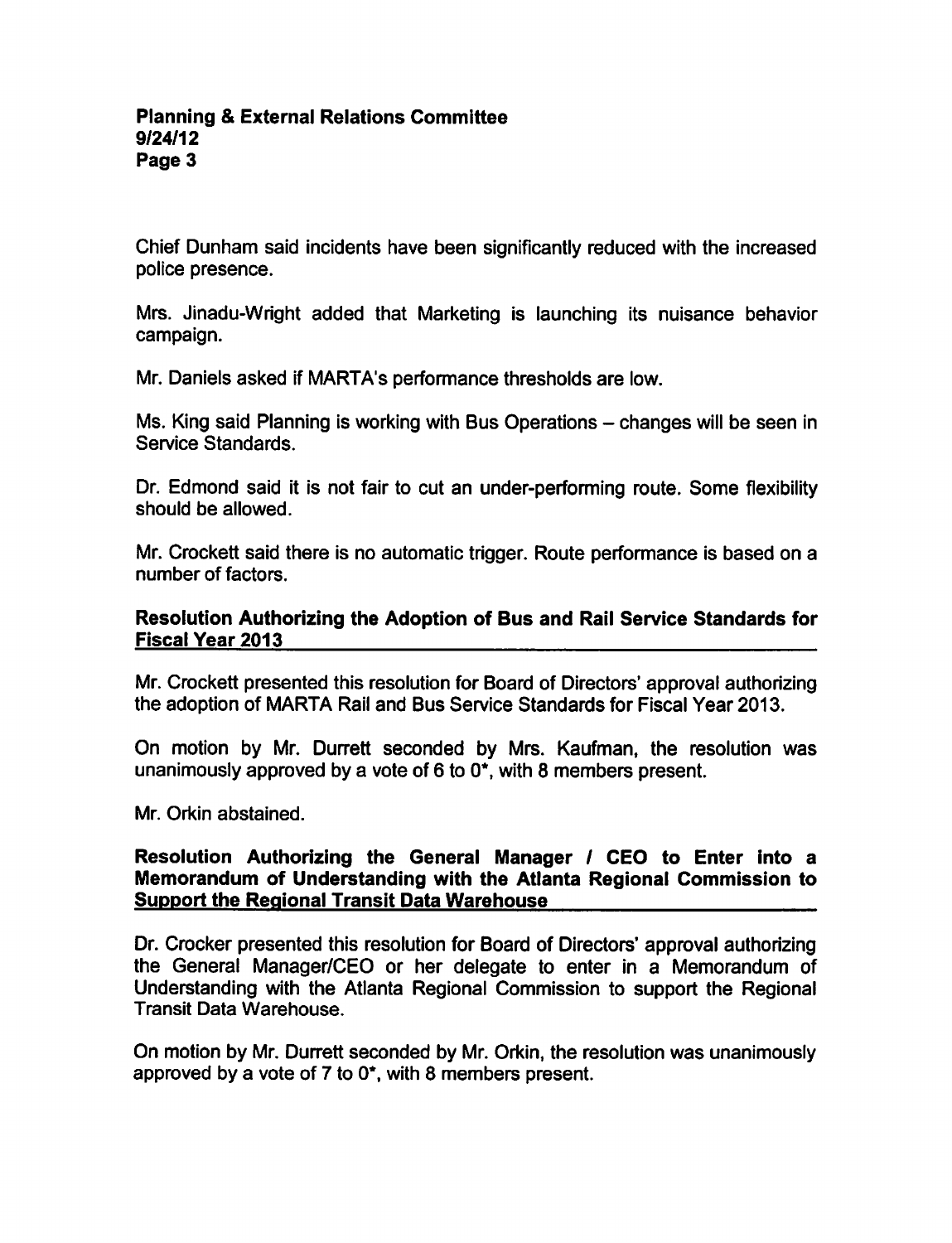# Resolution Authorizing a Letter Agreement with the Urban Residential Finance Authority of the City of Atlanta for an Exclusive Right to Negotiate an Edqewood/Candler Park Station Transit Oriented Development

Ms. King presented this resolution for Board of Directors' approval authorizing the General Manger/CEO or her delegate to enter into an agreement with the Urban Residential Finance Authority of the City of Atlanta for a six-month period with the possibility of an additional ninety-day period, to negotiate exclusively on the terms of a potential Transit Oriented Development at the two south lots of MARTA's Edgewood/Candler Park station.

Mr. Ashe asked if there was a pressing need to approve the resolution today.

Ms. King said it has been out for a while; staff would like to move it forward.

Mr. Orkin said this resolution should be deferred until the Authority's new GM is in place to get their perspective.

Mrs. Butler said it is the Committee's desire to move expeditiously but there are many concepts to be explored. She agreed that it would be best to defer until new CEO is hired.

Mr. Ashe made a substitute motion to defer the resolution for an undefined period.

Mr. Orkin seconded.

The motion was unanimously approved by a vote of  $7$  to  $0^*$ , with 8 members present.

## **Briefing - Potential Stations for Joint Development**

Mr. Ward briefed the Committee on Potential Stations for Joint Development.

#### TOD Opportunities Overview

MARTA has received an increasing amount of interest in redevelopment  $\bullet$ opportunities near transit stations from the private sector and from local jurisdictions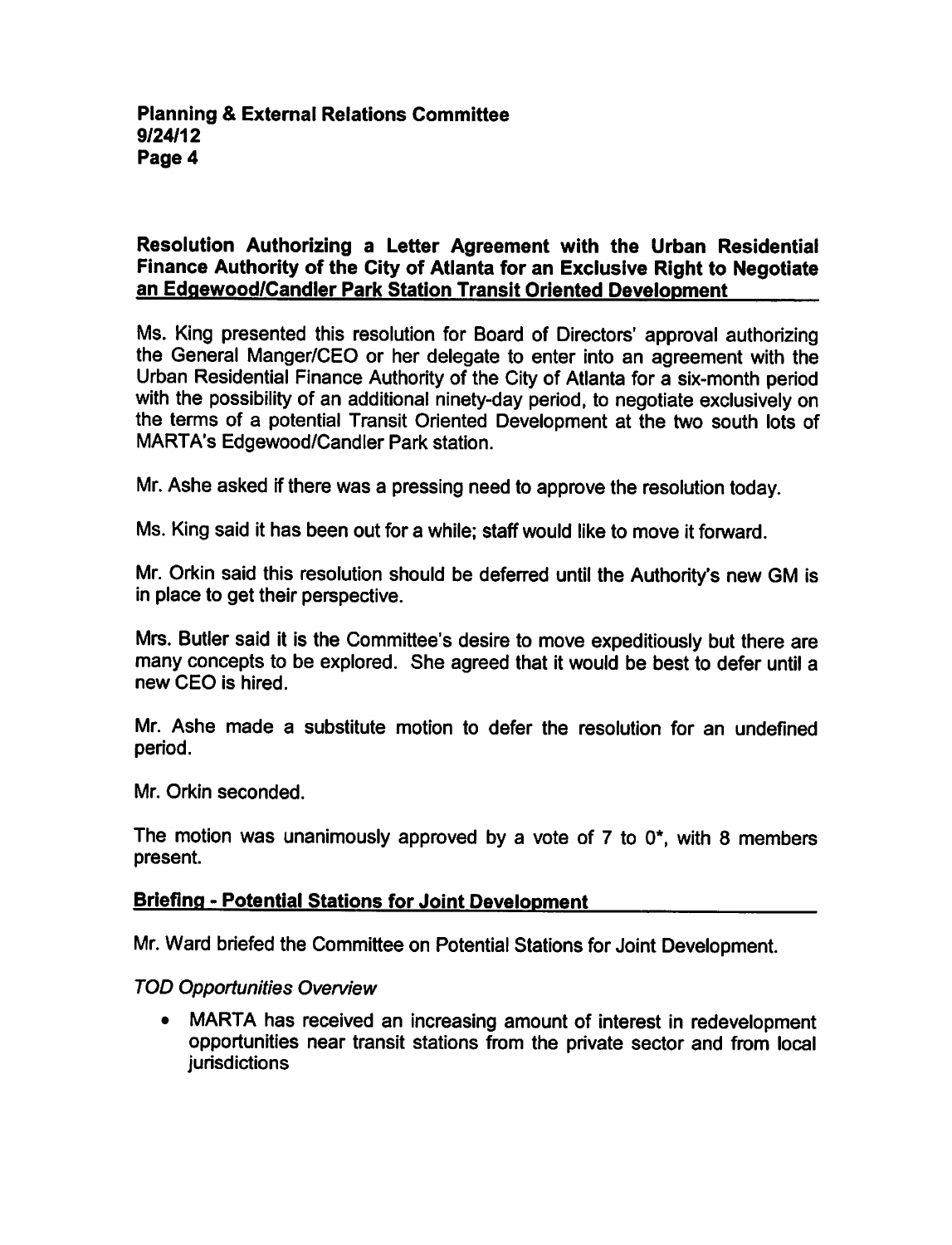- Staff decided to identify and categorize the MARTA stations that are most likely to be redeveloped based upon a variety of factors
- A simple scoring matrix modeled after DART's TOD ranking system was created

# TOD Opportunities Matrix Overview

- Methodology  $\bullet$ 
	- o Data Collected Within 1/2 Mile Radius
- Categories Measured  $\bullet$ 
	- Developer Interest, Financial Investment, Area Demographics, Parking, Master Planning Work
- Scoring Category Tiers
	- $\circ$  Tier 1 = 45 Total Points
	- $\circ$  Tier 2 = 30 Total Points
	- o Tier  $3 = 15$  Total Points
- $\bullet$  Final Rankings = Most Likely Redeveloped

# Tier 1- 45 Total Points

- Considered Most Important Criteria
	- Minimum Capital Investment Required
	- Qualified Developer Interest
	- Community/ Master Planning Efforts
- 15 Points Assigned Per Category (45 Total)  $\bullet$
- Represents 50% of Point Total

# Tier 2-30 Total Points

- Demographics & Market-Based Criteria  $\bullet$ 
	- MARTA Land Available for Redevelopment
	- Area Median Household Income
	- Employment/ Jobs Density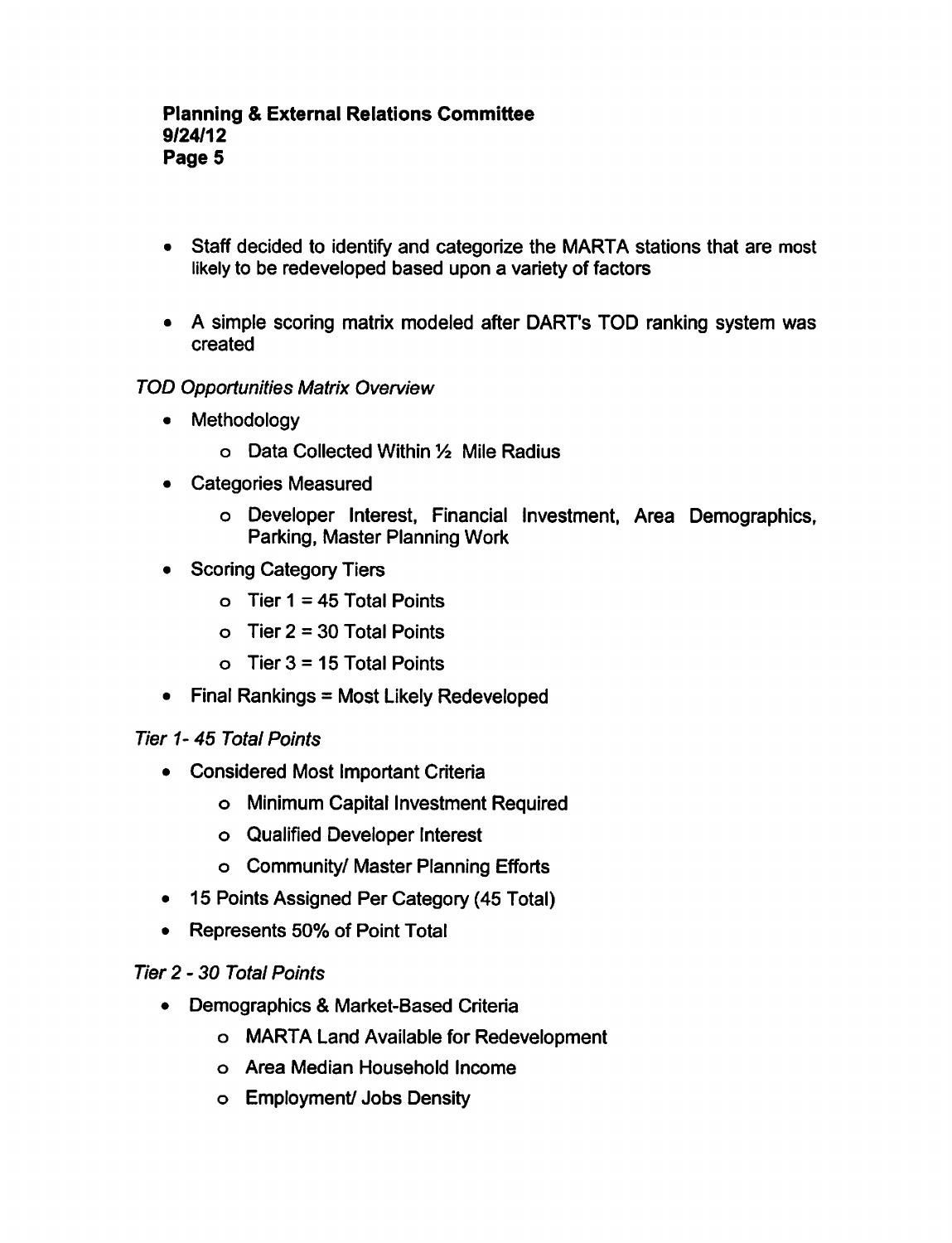## **Planning & External Relations Committee** 9/24/12 Page 6

- 10 Points Assigned Per Category (30 Total)
- Represents 33% of the Point Total

# Tier 3-15 Total Points

- **•** Additional Criteria
	- o Adjacent Large Properties (Redevelopment)
	- Targeted Redevelopment Area
	- "Walk Score"
- 5 Points Assigned per Category (is Total)
- Represents 17% of the Point Total

# Top 10 Development Opportunities

- Avondale
- Brookhaven
- Edgewood/Candler Park
- Hamilton E. Holmes
- King Memorial
- Kensington
- Lakewood/Ft. McPherson
- Lindbergh Center
- Medical Center
- Oakland City

# Potential Projects

- Lakewood/Ft. McPherson & Oakland City
	- Approximately acres at each station
	- Ft. McPherson redevelopment
	- o Included in adopted LCI Plans
	- Other considerations:
		- **Determination of amount of replacement parking**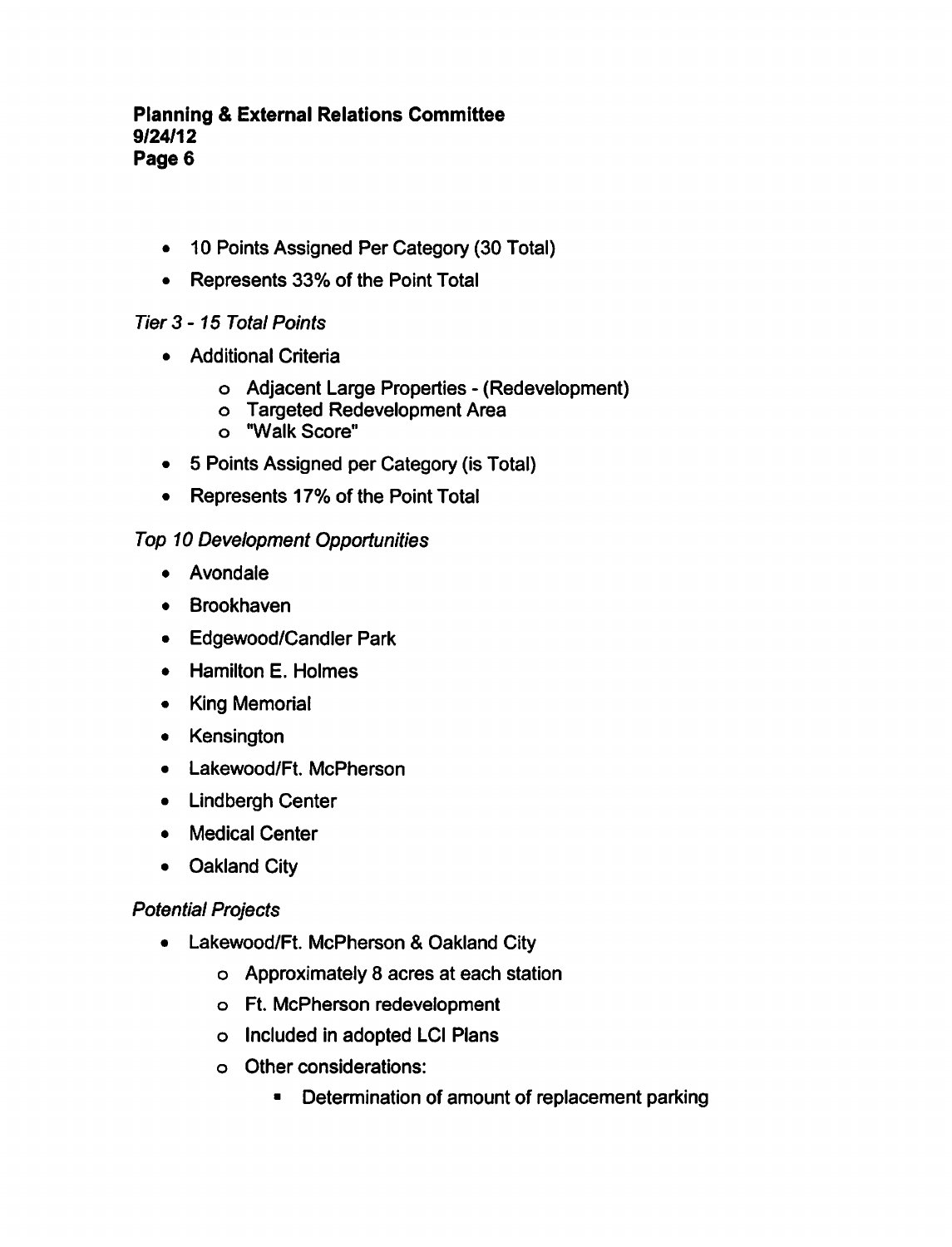- Coordination with Ft. McPherson redevelopment
- May need tax incentives to generate strong interest
- Brookhaven
	- 15 acres
	- o LCI Master Plan & DeKalb County Zoning overlay
	- Developer Interest in area
	- New multifamily development in 2012
	- Other considerations:
		- City of Brookhaven incorporation possibility
		- **Will require infrastructure improvements**
		- **Determination of amount of replacement parking**
- Hamilton E. Holmes
	- 17+acres available
	- Some expressions of interest
	- Completed LCI
	- Major bus intermodal
	- Other considerations
		- Determination of amount of replacement parking  $\blacksquare$
		- $\blacksquare$ May need tax incentives to generate strong interest
- Lindbergh Center
	- High-rise residential opportunity
	- Existing deck #2 Office Development Air-Rights
	- o Hotel & multifamily development interest
	- MARTA revisioning study completed
	- Major bus intermodal
	- Other considerations:
		- $\blacksquare$ Existing ground lease and neighborhood agreement
- King Memorial
	- Four (4) acres available at King Memorial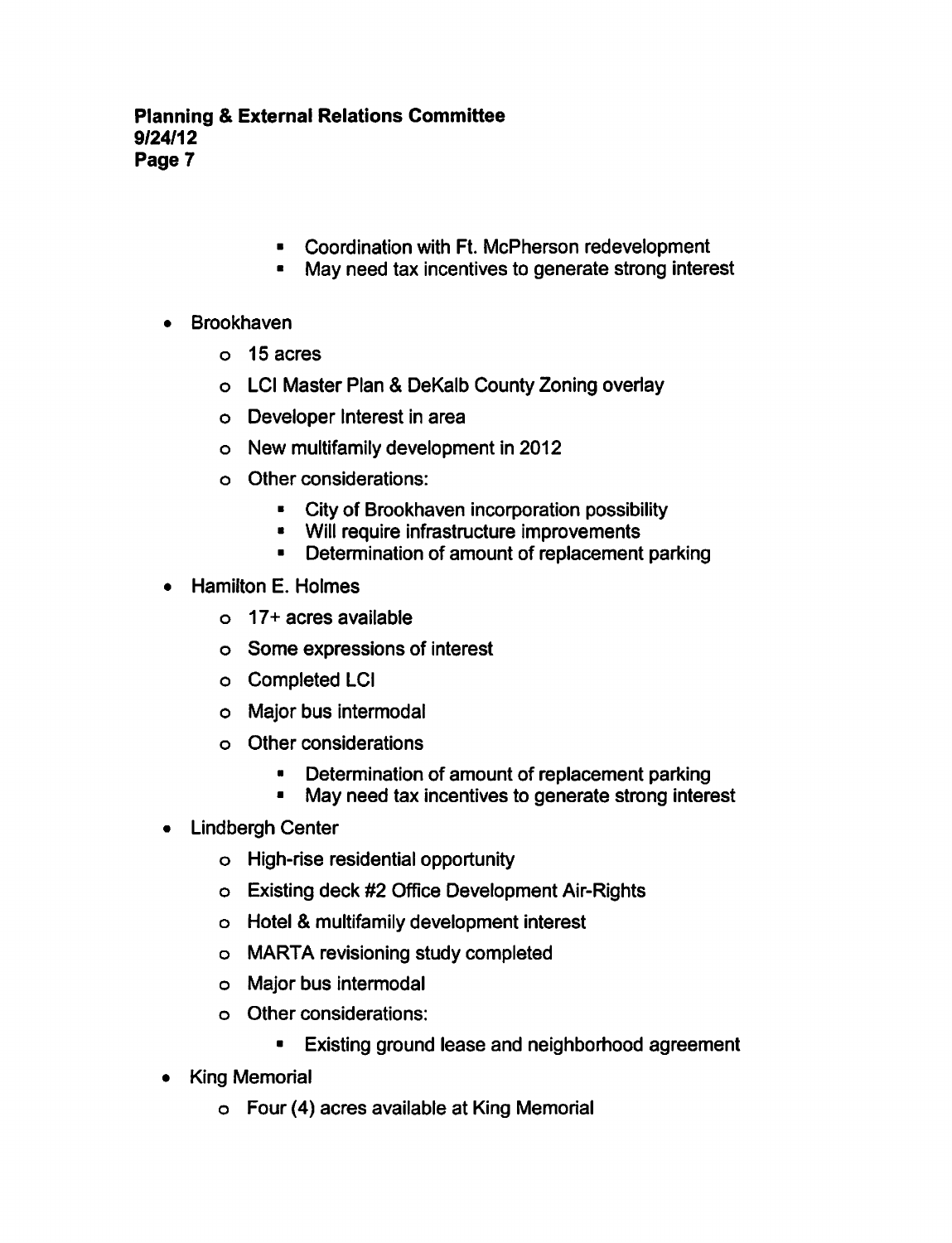- Close to Grady and GSU
- New multifamily/retail development in area
- No need for replacement parking
- Other considerations:
	- $\blacksquare$ Connections to station is through Grant Street underpass
- Medical Center
	- Significant interest in hotel development in 2010/2011
	- o Strong CID as a potential partner
	- Re-development opportunities adjacent to station
	- Other considerations:
		- Property split between Cities of Sandy Springs and Dunwoody

## Next Steps

- Utilize Newmark Knight-Frank Model
	- Presented at August 6, 2012 TOD Session
- Continue Partner Education  $\bullet$ 
	- Potential Charrette Workshop
	- Complete ARC evaluation of Financial Eco-System
	- Technical Participation on LCI's
- Potential Schedule of PER Presentations
	- September: Overview of Existing Policies and Procedures for Joint Development, Request to Release Real Estate Financial Advisory RFP
	- October: Overview of Work Program
	- o November: Partnership Roles and Activities
	- December (if meeting): Year End Overview/ 2013 Preview
	- o Winter 2013 Prepare to Request Release of TOD RFP/Q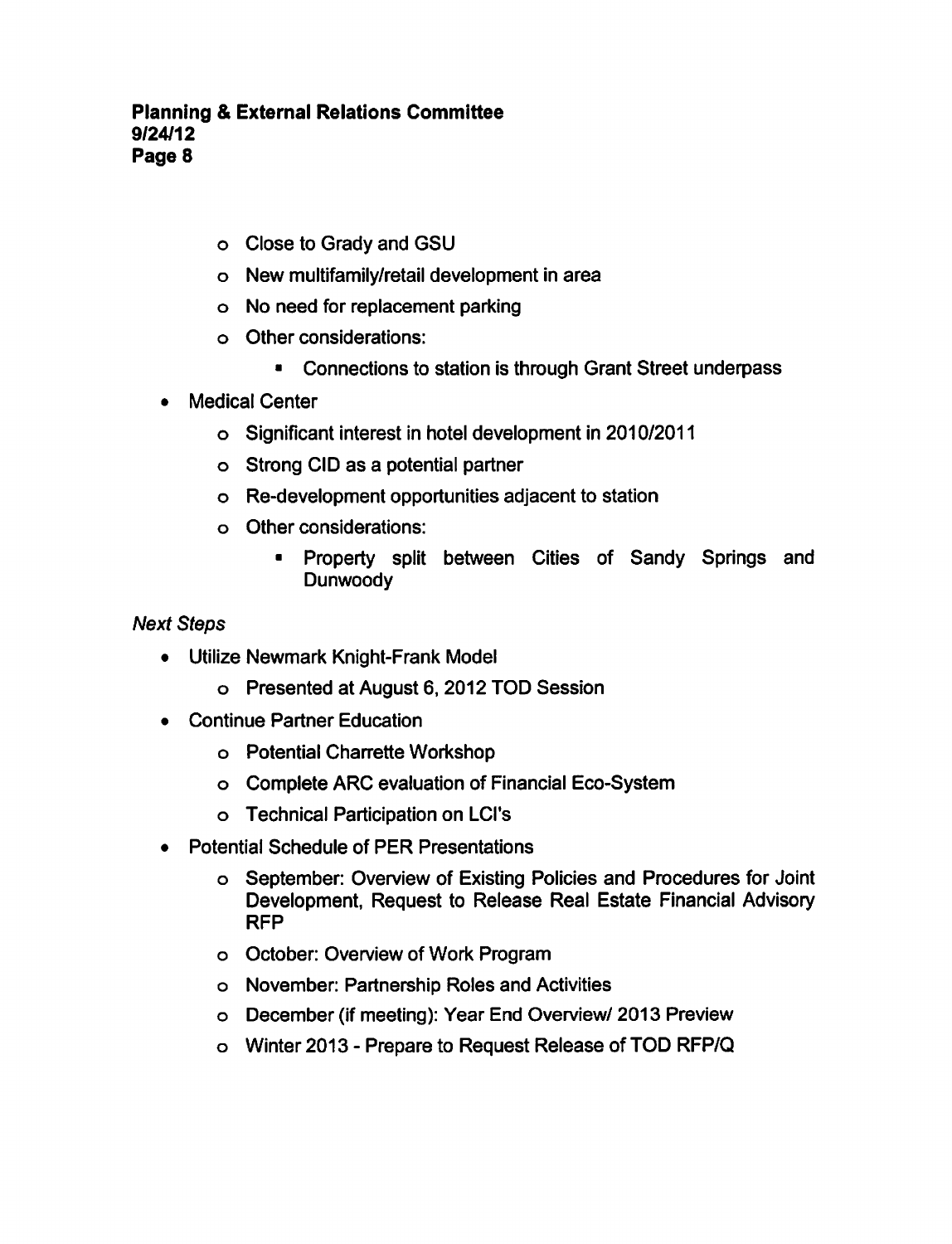Ms. Miller stated that all parties need to understand the benefit costs  $-$  for MARTA, for local jurisdictions and for the region and the economy. She asked that assessments include potential success rate.

Mr. Ashe said this is a strong beginning. He thanked staff for their work.

Mrs. Butler said the Committee would like to look at what can be done to better communicate with the market and help staff advance these projects.

Dr. Crocker said staff will hold a series of ongoing briefings.

# Briefing - Advertising Policy

Mr. Griffin briefed the Committee on the Authority's Advertising Policy, current advertising contracts and advertising revenue opportunities.

MARTA's Ad Policy includes but is not limited to: 1) print advertising inside its rail stations 2) print advertising inside buses and on buses and rail cars 3) video displays inside rail stations 4) video displays inside its buses and trains 5) print advertising on bus shelters inside MARTA service area and 6) print advertising, billboards, banners, video displays or similar devices upon its facilities, structures and property.

## Current Advertising Contracts

- CBS Transit Advertising Contract
- CBS Advertising Bus Shelters
- CBS SignPost/Rail Network

## Major Policy Restrictions

- Alcohol advertising  $-$  restricted in and on transit vehicles
- Non-commercial advertising  $-$  not allowed other than those relating to transit advocacy and campaigns adopted by the Ad Council
- Advertising of a sexual nature (or considered obscene)  $-$  restricted as defined by the O.C.G.A. 16-12-80 Code (material that depicts or describes, in a patently offensive way, sexual conduct which predominantly appeals to the prurient interest)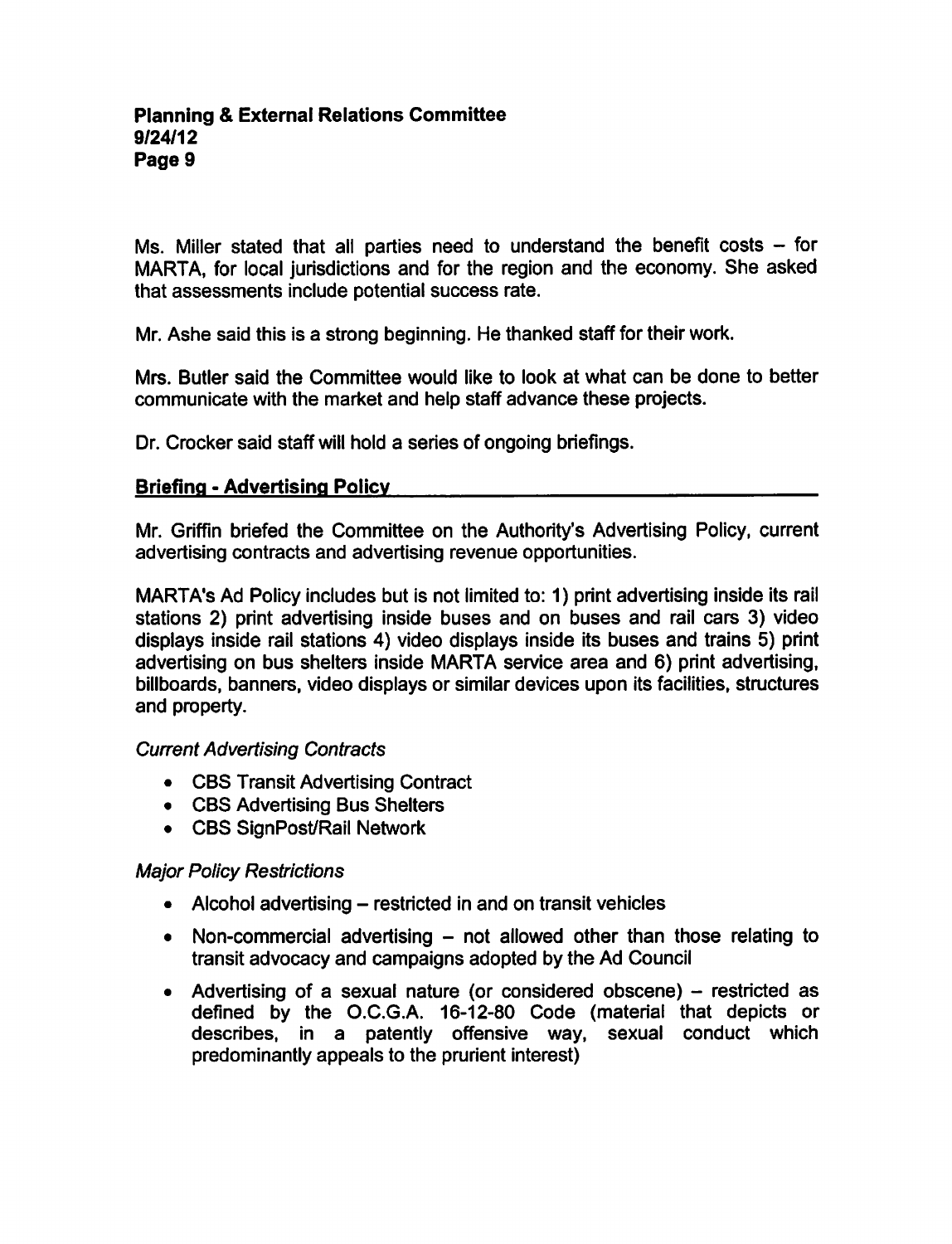# Potential New Advertising Revenue Concepts

- Allow alcohol advertising
- Wrap limits increased
- Ad on I-75/85 overpass at Civic Center Station
- Billboard on MARTA property
- Advertising on MARTA website
- Station Naming Rights

Ms. Miller said MARTA should be cautious in opening up alcohol advertisements.

Mrs. McClendon commented that MARTA is already using alcohol advertisements on bus shelters.

Mr. Daniels said MARTA must be creative and show incentives for both sides.

## Briefing - Quality of Service

Ms. Smith briefed the Committee on MARTA's Quality of Service survey.

- $\bullet$  A total of 5,728 interviews were conducted during FY12
- The reliability of the overall results is  $+/-1.3\%$  at the 95% confidence level
- MARTA's FY 2012 Annual Quality of Service Study results reflect customer opinions which were collected from September 2011 through June 2012
- This time period includes the on-going impacts of the major service reductions and fare increase that were implemented in the fall of 2010 and the initial impacts of the fare increase which took effect in early October 2011
- The annual presentation of General Rider Survey addresses overall customer satisfaction, loyalty and the analysis of over 40 different service attributes
- MARTA's perceived performance is rated in six (6) service dimensions including Cleanliness, Customer Service, Employee Performance, Mechanical Reliability, On-Time Performance and Safety
- During FY 2012, the Office of Research and Analysis further strengthened partnerships with operational Offices by providing the Passenger Environment Survey (PES)